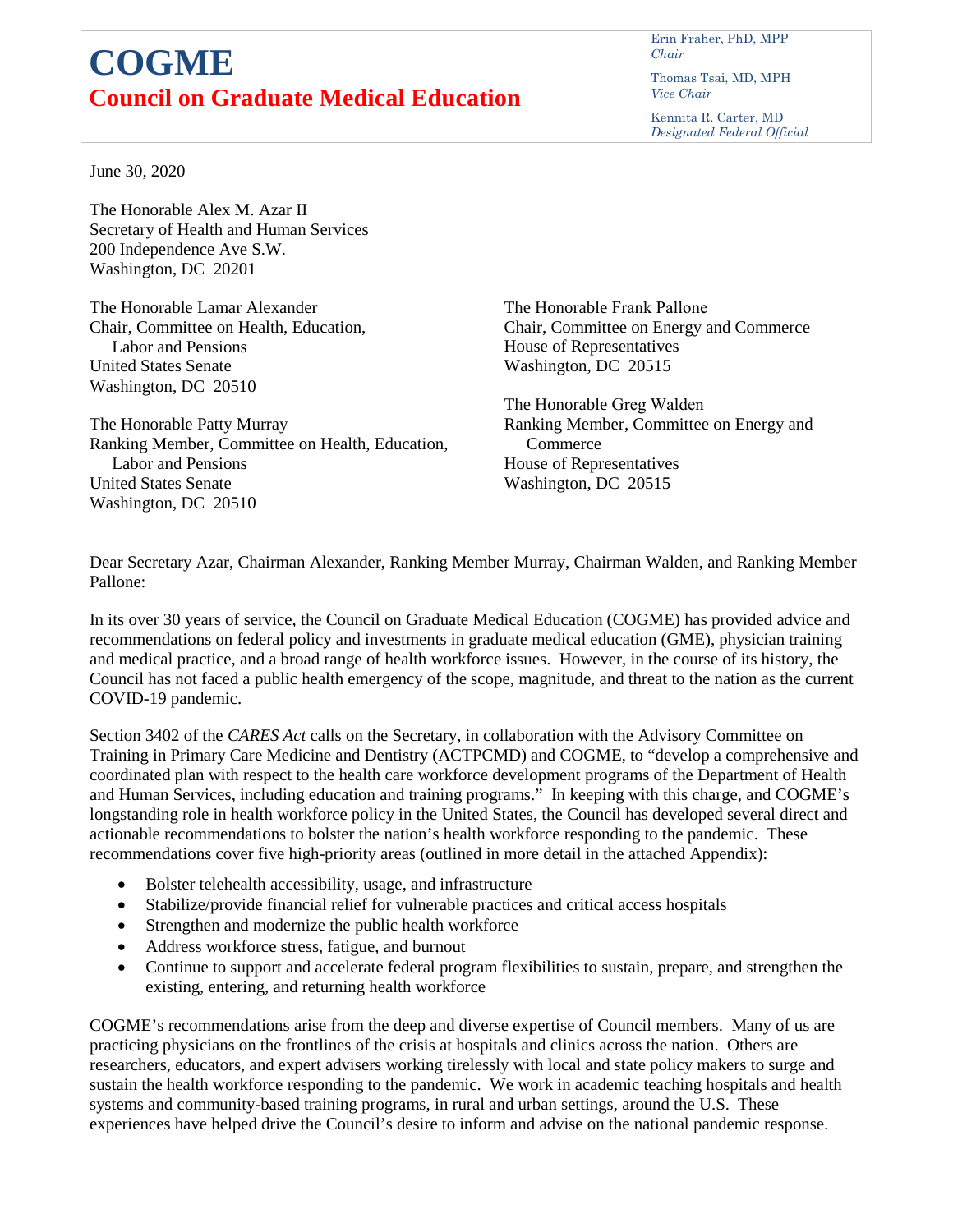The Council supports and applauds the federal response to the pandemic, often led by the Centers for Medicare and Medicaid Services (CMS), the Health Resources and Services Administration (HRSA), and several other Operational Divisions of the Department of Health and Human Services (HHS), including efforts to:

- Ease restrictions on the use of telehealth to broaden access to care
- Improve reimbursement for video and telephonic visits
- Encourage states to relax and remove regulatory barriers to surge the workforce
- Ease or eliminate scope of practice restrictions

Cognizant of these important efforts already underway, COGME convened a virtual advisory committee meeting on April 29, 2020, to gather the perspectives of invited experts from a wide range of stakeholders. Representatives from the American Medical Association, American Nurses Association, National Governors Association, Accreditation Council for Graduate Medical Education, Association of American Medical Colleges, American Association of Colleges of Osteopathic Medicine, Educational Commission for Foreign Medical Graduates, Federation of State Medical Boards, National Council of State Boards of Nursing, and a nationally recognized physician assistant workforce subject matter expert provided expert testimony on current efforts and needed actions in three areas related to the COVID-19 response – 1) sustaining the existing healthcare workforce, 2) training and accelerating the entering healthcare workforce, and 3) preparing and integrating the returning healthcare workforce.

The COGME recommendations outlined in the Appendix to this letter emerged from extensive deliberations of Council members before and during the April meeting and the testimony of the interprofessional experts who attended the meeting. At the meeting, we noted that the pandemic is having a disproportionate impact on rural areas and within minority and vulnerable populations. The recommendations reinforce our commitment to diversity, inclusion, and the reduction of health care disparities in these populations.

We also discussed the fact that the pandemic will be felt long into the future along these five phases:

- 1. Immediate mortality and morbidity of COVID-19 patients.
- 2. Impact of resource restriction on patients with urgent, non-COVID conditions.
- 3. Impact of interrupted care of patients with chronic conditions.
- 4. Psychological trauma and burnout in the health workforce and within our communities; economic injury to health care practices and the communities they serve.
- 5. Post-acute care, including long-term acute care, rehabilitation, and home health care.

As such, COGME will continue to develop recommendations to address the workforce challenges associated with each of these phases. We stand ready to partner with the Secretary and HHS to develop the strategic plan called for in Section 3402 of the *CARES Act*. We believe that HRSA is exceptionally well-positioned, in partnership with COGME and ACTPCMD, to develop performance measures to assess the extent to which the nation's health workforce training programs are strengthening the nation's health care system; identify gaps between projected health care workforce supply and needs; and identify barriers to addressing these gaps.

COGME would be happy to provide any further information or clarification needed on its recommendations and on any other matters related to mitigating the pandemic. We are deeply committed to working with you to protect and improve the health of the nation.

Sincerely,

 $/ s /$ Erin Patricia Fraher, PhD, MPP Chair, COGME

 $/ s /$ Thomas Tsai, MD, MPH Vice Chair, COGME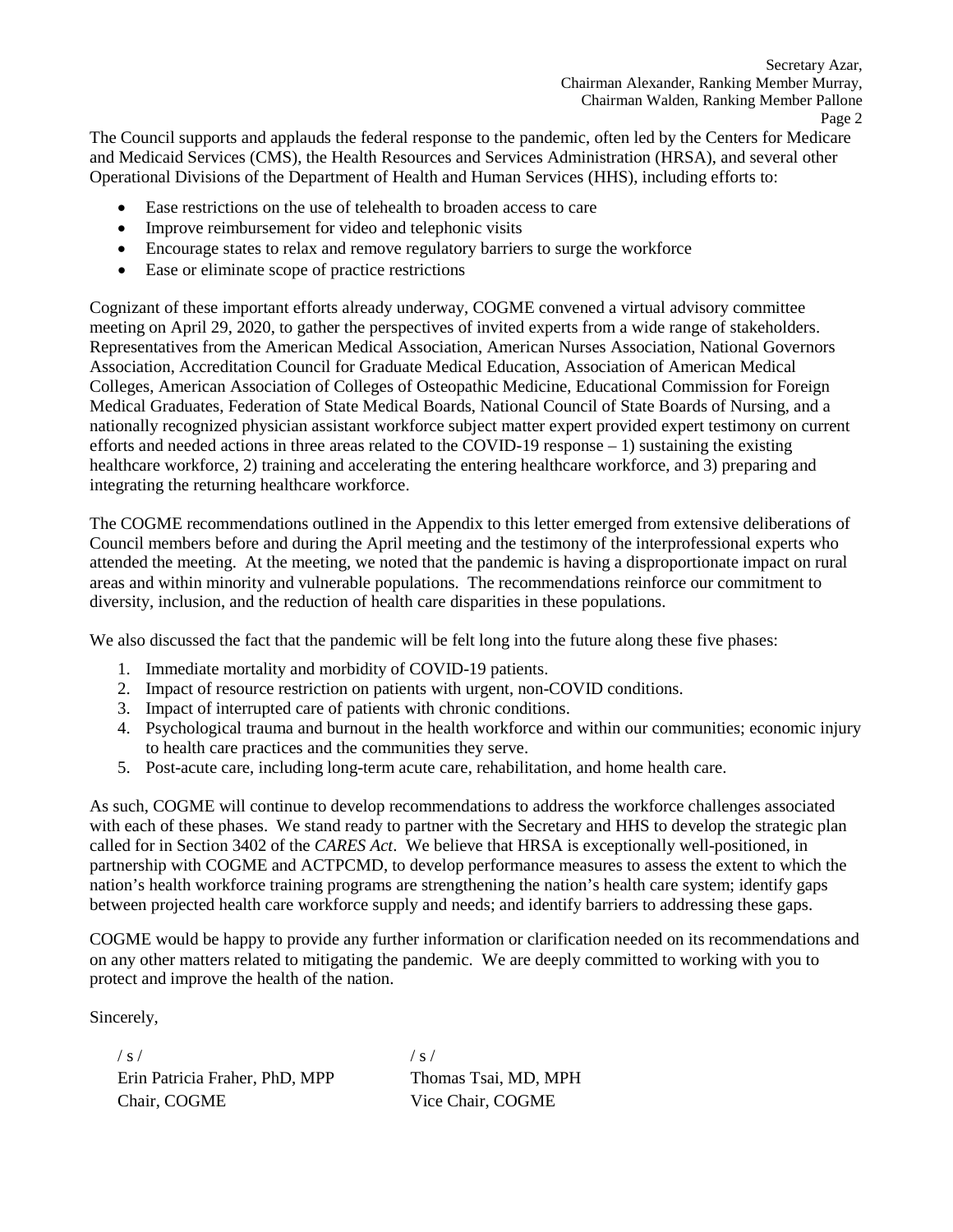# **COGME Council on Graduate Medical Education**

### **APPENDIX: COGME's COVID-19 Recommendations with Rationale**

In keeping with its charge and COGME's longstanding role in health workforce policy in the United States, and to bolster the nation's health workforce responding to the pandemic, the Council has developed five (5) actionable **recommendations:**

## **The Charge of COGME**

Title VII of the *Public Health Service Act*, as amended, requires COGME to provide advice and recommendations to the HHS Secretary and Congress on the following issues:

- 1. The supply and distribution of physicians in the United States.
- 2. Current and future shortages or excesses of physicians in medical and surgical specialties and subspecialties.
- 3. Issues relating to foreign medical school graduates.
- 4. Appropriate federal policies with respect to the matters specified in items 1-3 …
- 5. Appropriate efforts to be carried out by hospitals, schools of medicine, schools of osteopathy, and accrediting bodies with respect to the matters specified in items 1-3 …

Section 3402 of the *Coronavirus Aid, Relief, and Economic Security (CARES) Act*, passed by Congress in March 2020, calls on the Secretary, in collaboration with the Advisory Committee on Training in Primary Care Medicine and Dentistry (ACTPCMD) and COGME, to "develop a comprehensive and coordinated plan with respect to the health care workforce development programs of the Department of Health and Human Services, including education and training programs."

#### **1. Bolster telehealth accessibility, usage, and infrastructure**

- Broaden access to patient-centered telehealth services through public-private partnerships
- Change temporary waivers covering telehealth reimbursement to permanent policies where appropriate
- Implement reimbursement parity for all telehealth and telephone visits
- Invest in community-based telehealth services and accelerate transformation of telehealth and distance learning infrastructure by broadening flexibility of grant programs
- Remove regulatory barriers to the provision of telehealth in different settings and across state lines

Rationale: Advances in the use of telehealth technology as a result of the COVID-19 pandemic will likely change both the delivery of care and the training of new clinicians. Many hospitals, clinics, and other health systems have had to rapidly expand telehealth capabilities. In particular, rural county governments need to upgrade and strength their connections and infrastructure for telehealth. Temporary changes implemented by the Centers for Medicare and Medicaid Services (CMS) to allow reimbursement parity between in-person and telehealth video visits should be made permanent, and broadened to include payment parity for other forms of virtual care, such as telephonic visits. To promote clinical training, regulatory and accreditation changes are needed to encourage tele-precepting for medical residents working in hospitals, community clinics, and remote locations by faculty who are not on site.

#### **2. Stabilize/provide financial relief for vulnerable practices and critical access hospitals Provide GME funding support to clinicians and clinical practices, not just hospitals**

- Bolster support for ambulatory practices in rural areas
- Mitigate financial strain for the workforce within the graduate medical education enterprise, to support current faculty and providers as well as future physicians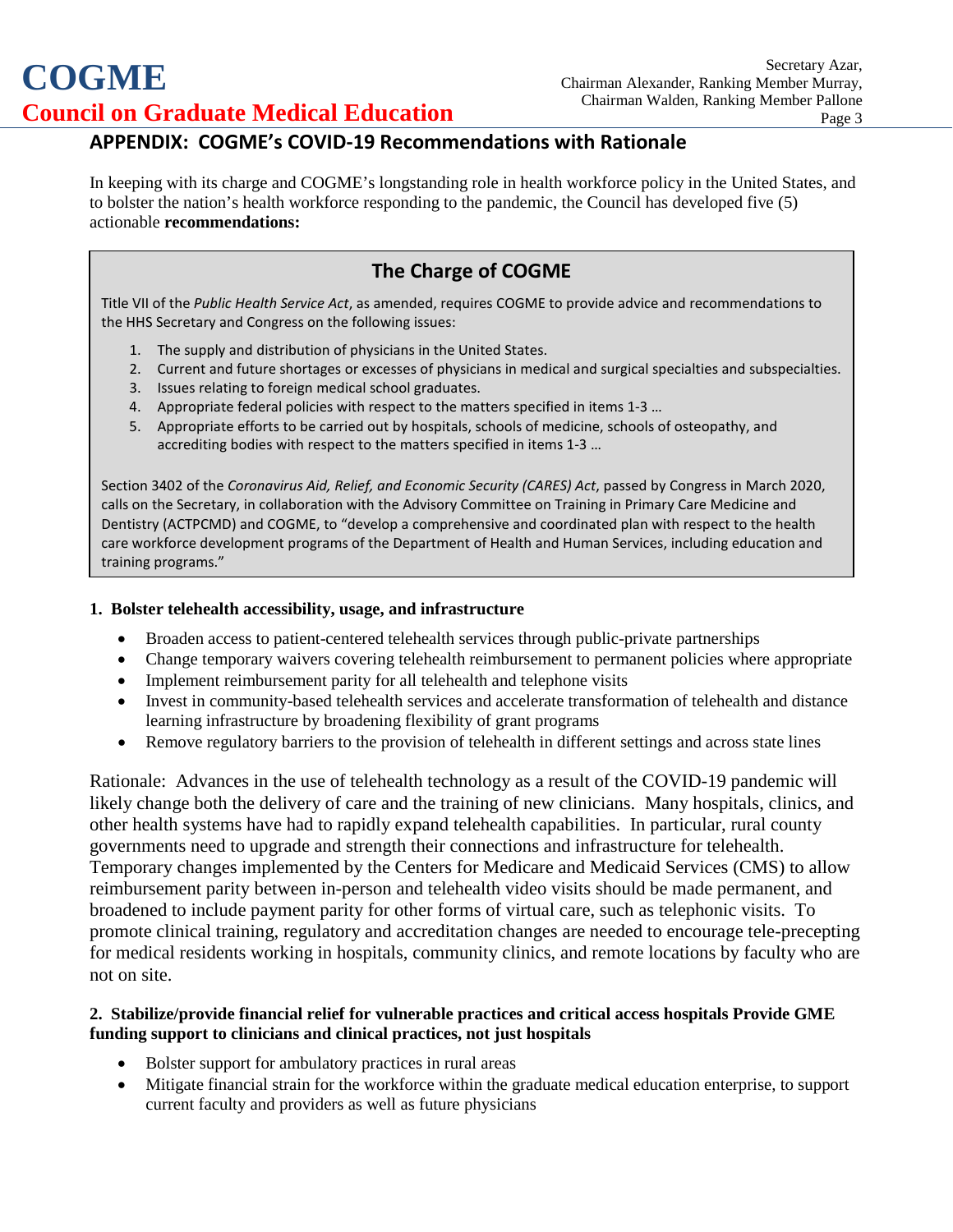Rationale: The COVID-19 pandemic has had a devastating impact on the revenues of many hospitals, subacute and long term care facilities, clinics, and other healthcare delivery entities, which have seen a precipitous drop in patient visits and elective or non-emergent procedures. This drop has disproportionately affected primary and ambulatory care practices and hospitals, especially those serving rural or other underserved populations. Funding is needed to support these providers through the stresses induced by the pandemic, help maintain the viability of these vulnerable practices, prevent or reduce staff furloughs and layoffs, and prevent the collapse of the primary care and ambulatory care provider network. Providing funding to keep rural and other vulnerable practices from closing reduces the potential of creating more Health Professional Shortage Areas and worsening access to health care for many Americans. In addition, it is important to relax medical student loan repayments for practicing physicians, faculty, and resident physicians during this crisis, to decrease the financial strain on front-line providers and physicians in the workforce at this crucial time.

#### **3. Strengthen and modernize the public health workforce**

- Invest in the public health/preventive medicine workforce and infrastructure
- Modernize public health education and preventive medicine residency training
- Identify novel ways to incorporate unmatched medical school graduates and other healthcare professionals into public health service that supports community and national public health needs
- Expand capacity to support public health functions

Rationale: A strong public health system and workforce is vital to addressing pandemics and other national public health emergencies efficiently and effectively. Identifying novel ways to incorporate unmatched medical students into public health service may be linked to student loan forgiveness. Rapid response to new outbreaks of COVID-19 infections are crucial to reducing the stress on local hospitals and improving population health outcomes. Investments in the public health infrastructure can support the network of outbreak detection and contact tracing workers needed to slow the spread of COVID-19 and promote stability. Investments in recovery planning for the healthcare system should begin at the time as the initial response, and include the public health workforce.

#### **4. Address stress, fatigue, and burnout among healthcare providers**

- Strengthen and expand the behavioral health workforce
- Provide access to mental health services
- Institute hazard pay or other reimbursement for frontline healthcare workers
- Promote interdisciplinary, team-based care and training
- Provide sick pay, remote monitoring, and related support when self-isolation or self-quarantine is required

Rationale: Personal safety, the safety of others in the workplace, and the safety of all patients are fundamental concerns shared by all healthcare personnel. The pandemic response is creating great emotional strain, as healthcare workers on the front lines are facing an unprecedented level of disease response and management under rapidly shifting circumstances, while often having to isolate themselves for fear of spreading infection to their family members and other loved ones. The mental health and wellness of physicians, physician assistants, nurses, and other healthcare providers must be a priority. This is imperative to avoid having providers leave the health professions due to stress, fatigue, and burnout. Programs are needed to promote a healthcare team where every member is working at the top of their education and training. Now is a time to promote interdisciplinary, teambased care and training models and payment programs to help accelerate care integration and workload distribution, and reduce provider stress, fatigue, and burnout.